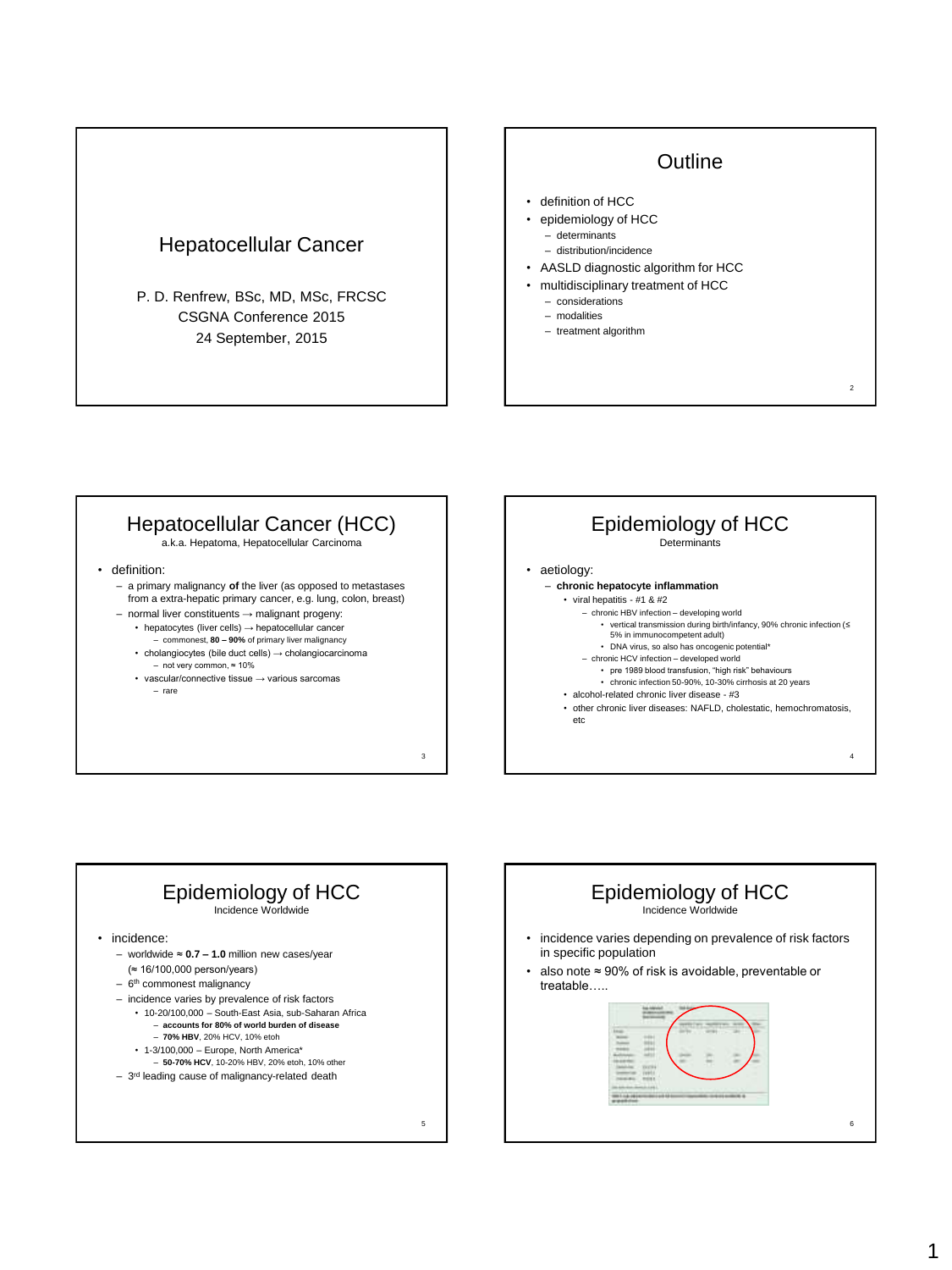







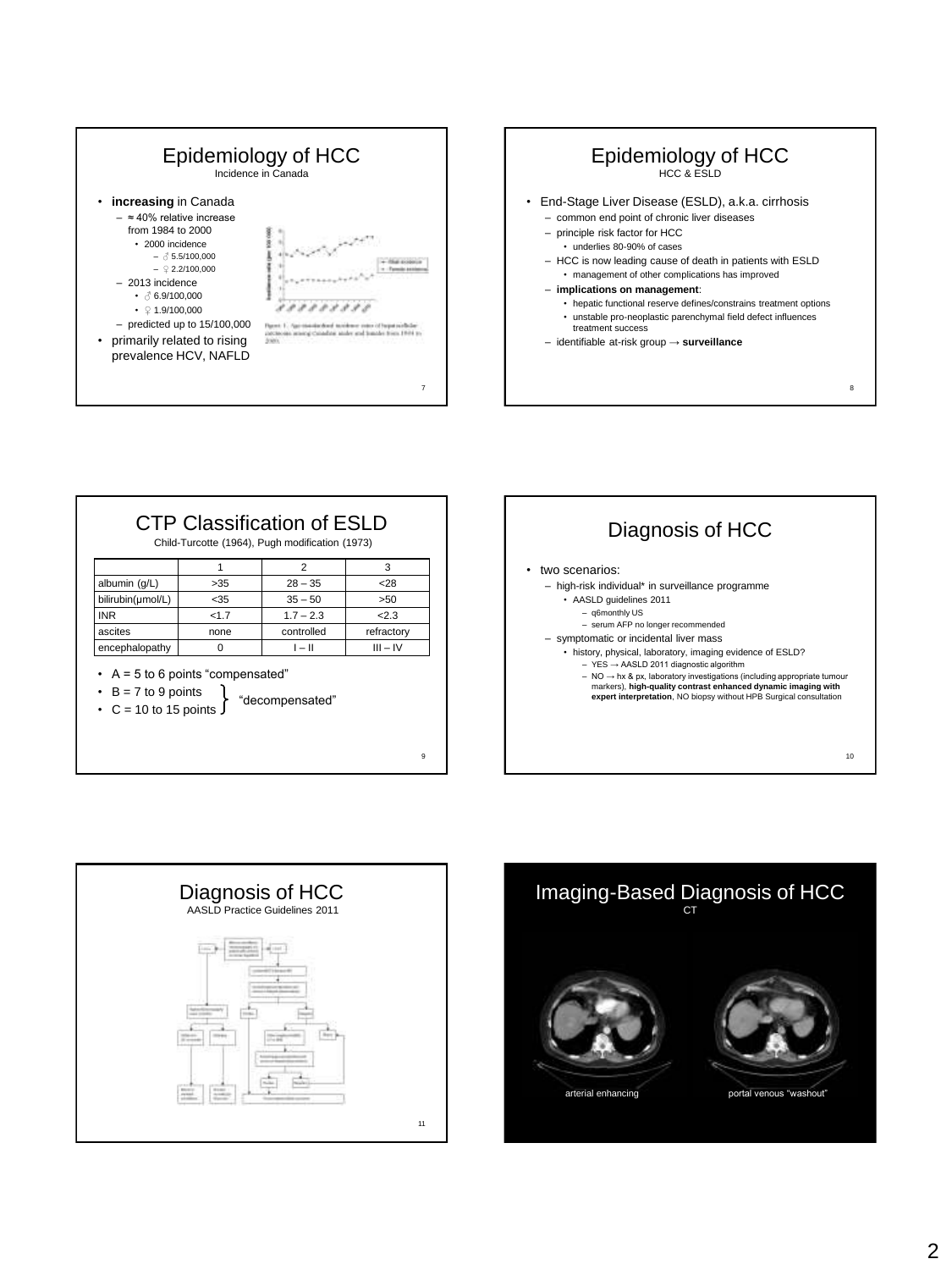









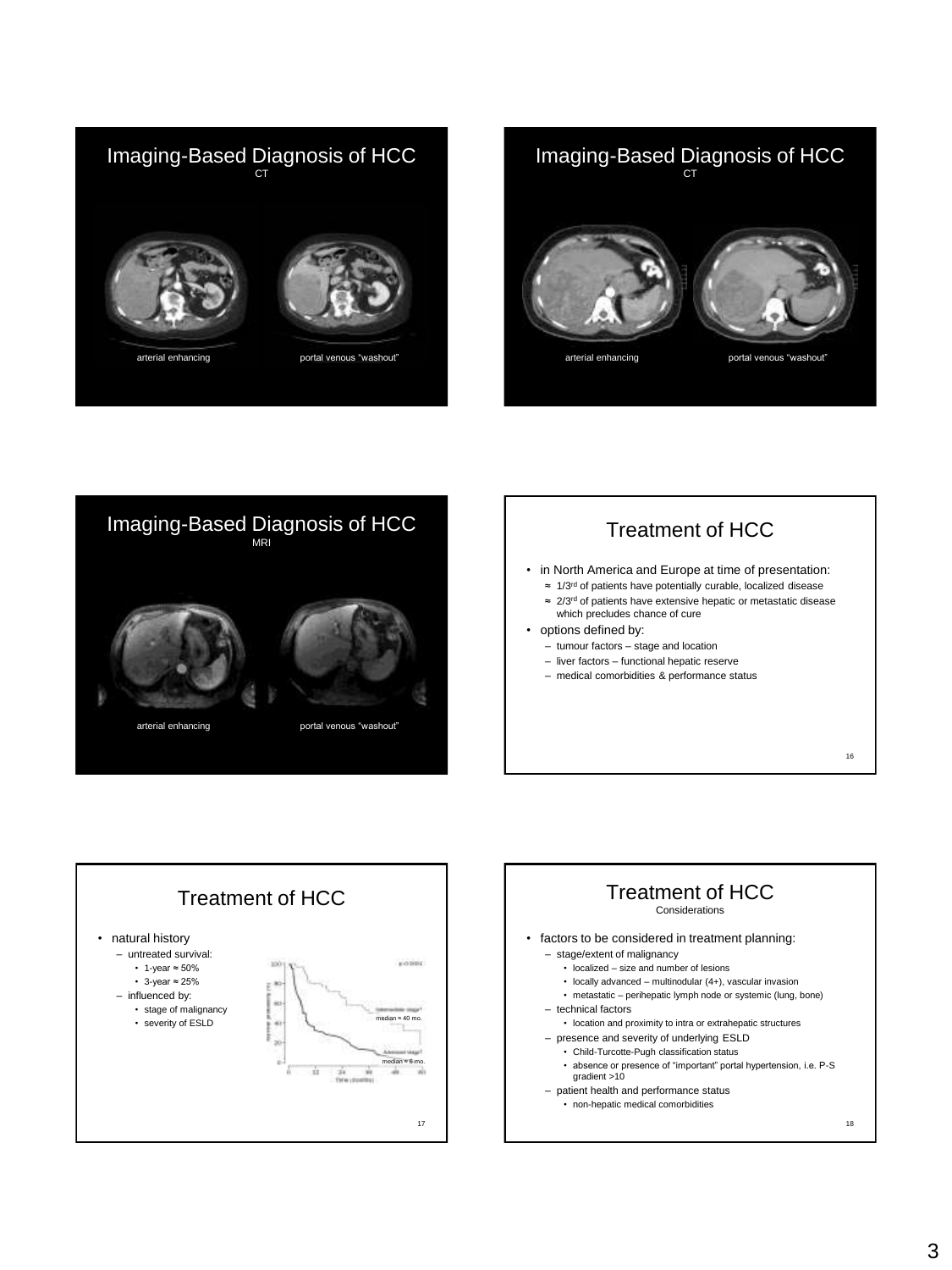|                             | American Lines Transa Study Green Modified Taxan: Nada-Heizstein (TNM) Stepling Classified the                                          |
|-----------------------------|-----------------------------------------------------------------------------------------------------------------------------------------|
| Chambiological              | Titulionico                                                                                                                             |
| YY. 300. 149<br>TL 767, 1df | <b><i><u>Net anaught</u></i></b><br><b>Mar francol</b>                                                                                  |
|                             | Lincolnia cond 10 Law<br>One toolets 2.5-5.1 can fire w Buic weblits, 40-4-7 can                                                        |
| TЫ                          | Fata) at ascent pubblics, last 1444<br>7.1. TX, at Tile plus genus interlegents period as logouis was involvement as indicates          |
|                             | CT. MXL at threatened<br>Ragmund Scowin (Inspective necker, provident)                                                                  |
|                             | chialing entralyments; portal cellsquate; velacitatives<br>"small"/"early"<br><b>Contract Contract Contract Contract</b><br><b>SELL</b> |
| a ITV Ju                    | <b>NOT</b>                                                                                                                              |





# Treatment of HCC - LR

#### • resection:

- indications:
	- solitary nodule, no size constraint
	- no extra-hepatic disease
	- adequate remnant (≥ 50%)
	- no portal hypertension (therefore CTP "A+")
	- healthy enough to tolerate major surgical procedure
- pros:

• not constrained by allograft availability

– cons:

- applicability (< 5% of patients in North America/Europe)
- intra-hepatic recurrence (60-70% at 5 years)
- may precipitate decompensation (perioperative mortality up to 10%)

23

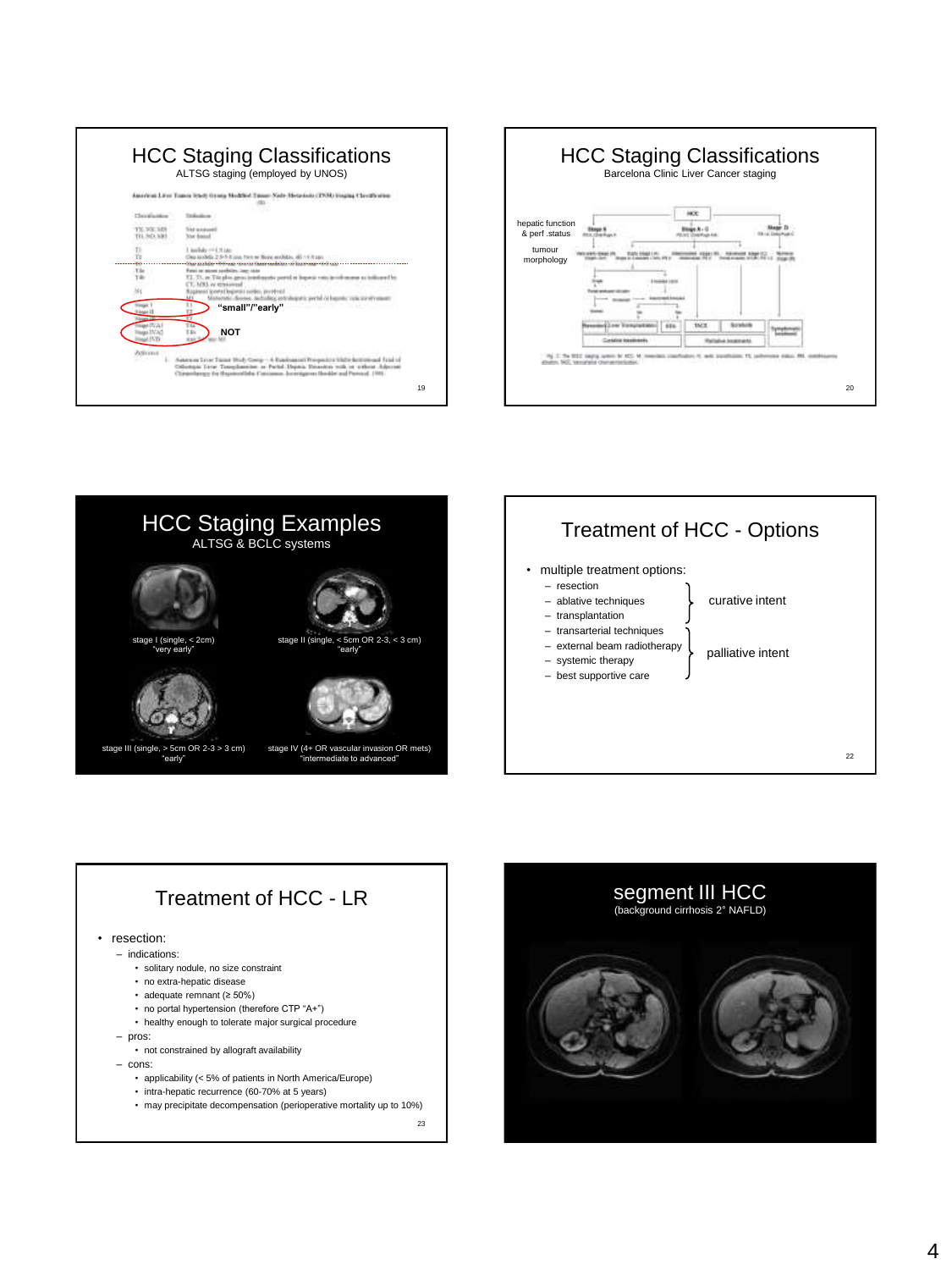



### Treatment of HCC - Ablation

- ablative techniques thermal or chemical
	- indications:
		- solitary nodule, diameter < 5 cm for thermal, < 3 cm for chemical
		- no extrahepatic disease
		- minimal to moderate ESLD (i.e. CTP "A" or "B")\*
	- pros:
		- for "small" HCC compared to resection: ≈ survival, ↓ morbidity
	- cons:
		- size constraint
		- treatment site recurrence (> resection)
		- intrahepatic recurrence (= resection)

27

## Treatment of HCC - LT

#### • transplantation:

- indications:
	- "early" HCC (**Milan criteria**, UCSF criteria)
	- no extrahepatic disease
	- healthy enough to tolerate major surgical procedure
	- no contraindications to life-long immunosuppression
- pros:
	- ultimate R0 resection
	- eliminates at-risk parenchyma
	- addresses underlying ESLD • allograft availability
- cons:

28



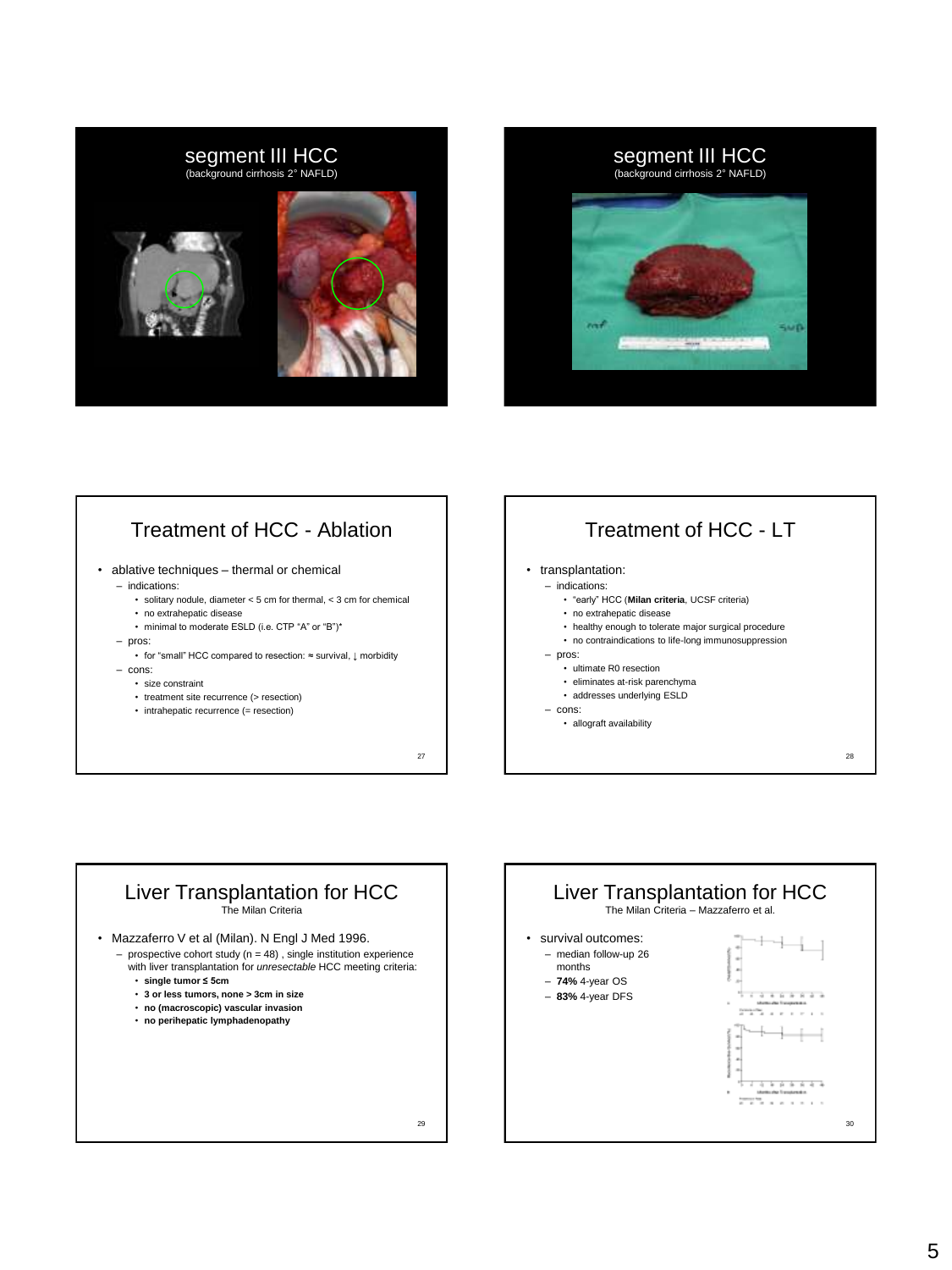









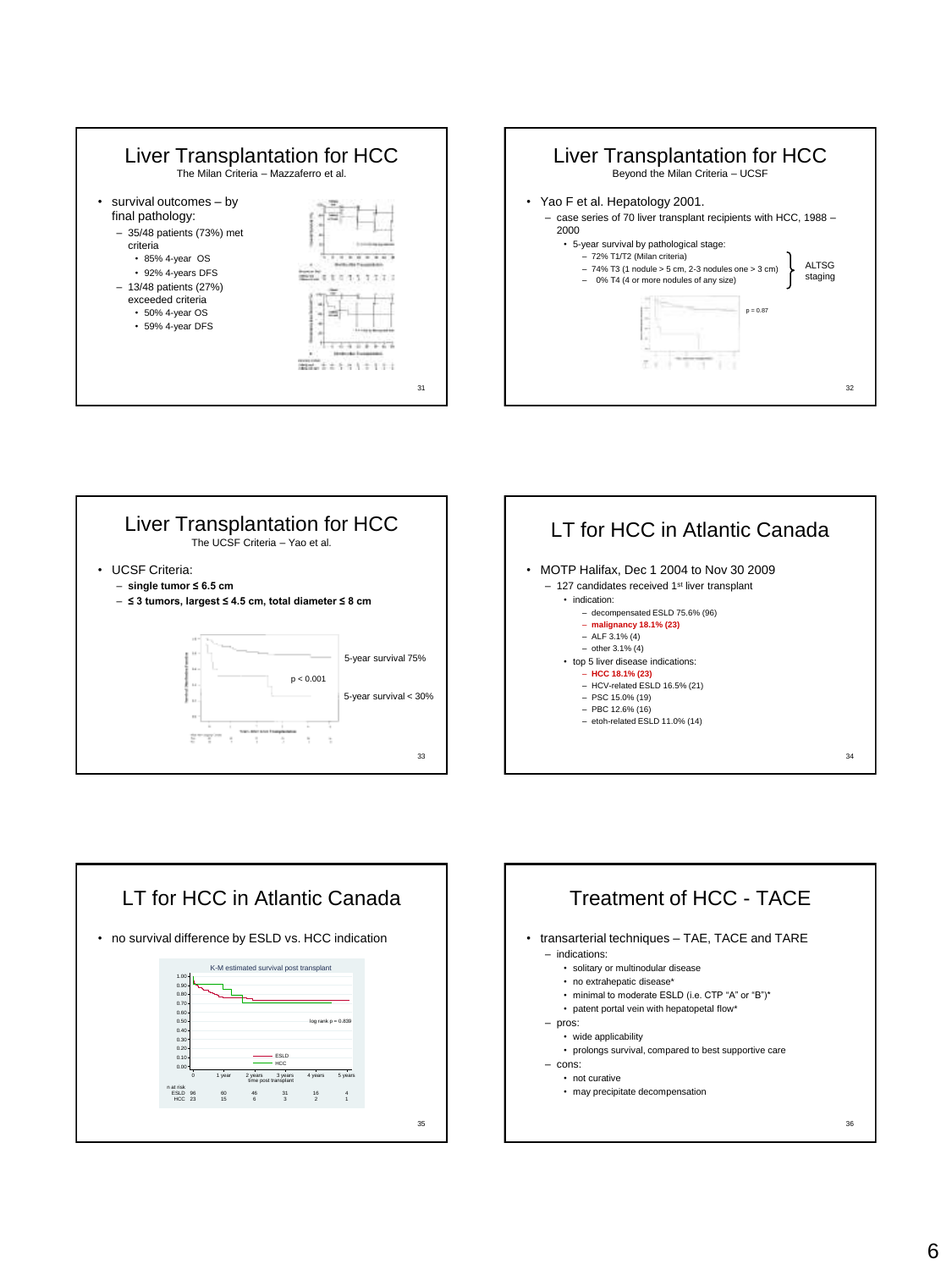